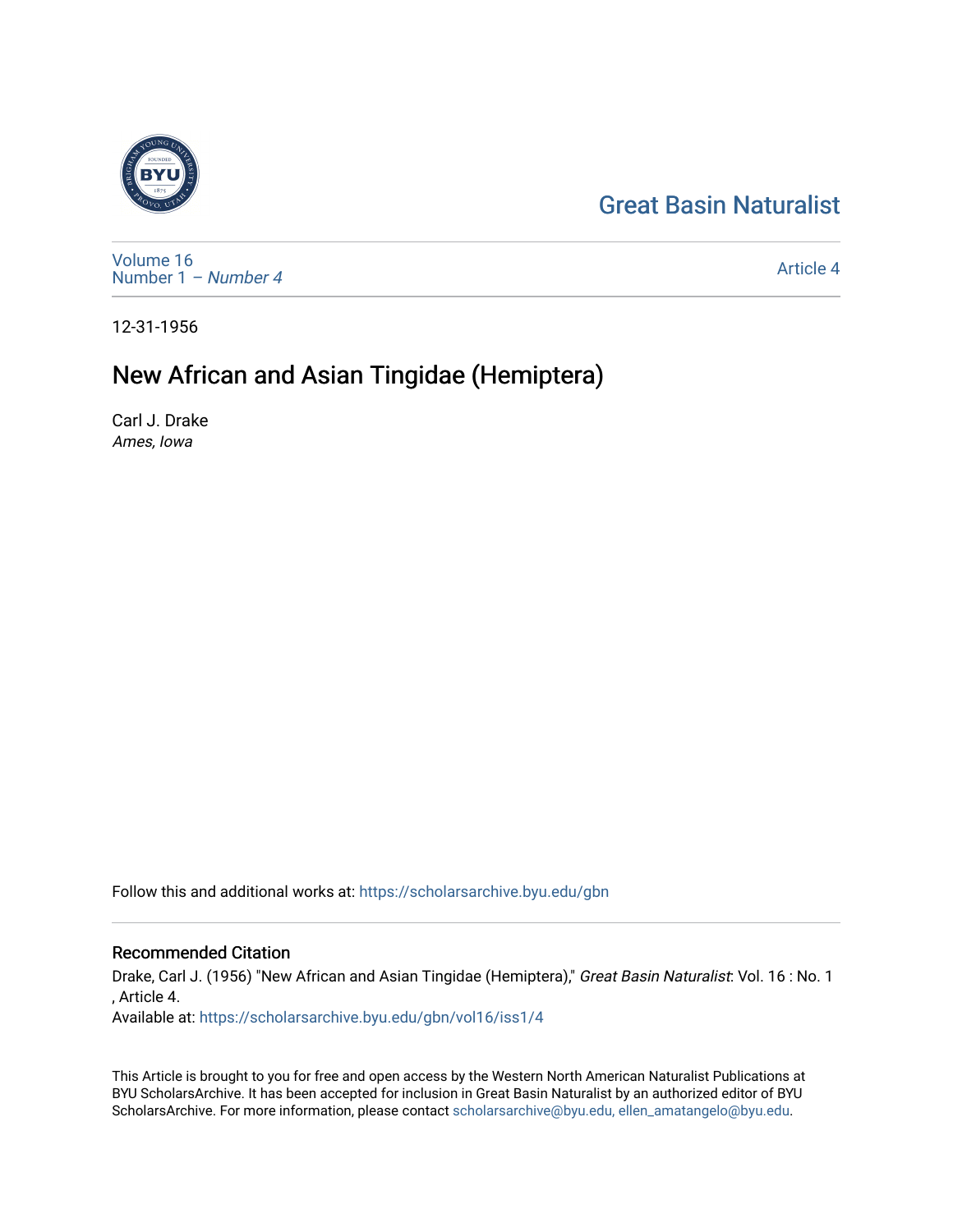### NEW AFRICAN AND ASIAN TINGIDAE (HEMIPTERA) Carl J. Drake<sup>1</sup>

The present paper contains the descriptions of five new lace bugs of the subfamily Tinginae from Asia and Africa. The types have been deposited as stated under the description of each species. In the structural measurements, 80 units equal one millimeter.

### CYSTEOCHILA INCOLANA Drake n. sp.

Small, brownish testaceous to dark brown, without color markings. Head black, armed with five moderately large testaceous spines, with median spine and hind pair appressed and front pair turned downward; eyes moderately large, blackish fuscous; bucculae con tiguous in front. Rostrum brownish, extending to middle of mesoster num; laminae testaceous, uniseriate, narrowly separated on mesos ternum, more widely separated and cordate on metasternum. Antennae testaceous with first two segments brownish and fourth mostly black, indistinctly pubescent, measurements  $-$  I, 8; II, 6; III, 45; IV, 16.

Pronotum moderately convex, coarsely punctate, tricarinate; median carina composed of one row of small areolae; lateral carinae concealed on disc by reflexed paranota but exposed on hind part of disc and the posterior projection, slightly divergent anteriorly, the areolae a little smaller than in media carina; hood very small, inflated; paranota moderately wide, reflexed, barely concealing lateral carinae in widest part (on disc), feebly raised above pronotal surface at humeri, sharply rounded behind.

Elytra not wider than widest part of pronotum, feebly slowly narrowed posteriorly on apical half; costal area wanting, repre sented only by the vein forming outer edge of subcostal area; subcostal area nearly vertical, largely biseriate; discoidal area large, extending beyond middle of elytra, with outer boundary straight, acutely angulate at both base and apex, four or five areolae deep at widest part (middle); with areolae same size as in subcostal area; sutural area with cells larger apically. Body beneath blackfuscous.

Type (male), Lion's Head, Capetown, South Africa, June, 1920; ALLOTYPE (female), Ceres, Cape Province, elevation 1,500 feet, Jan., 1921, both in British Museum. Paratypes: 2 specimens with types and <sup>1</sup> from Port St. John, Pondoland, Sept., 1912.

Very similar in general aspects to C, cremeri Drake, but easily separated from it and other South African Cysteochila by the scarcely inflated paranota at humeral angles, lack of costal areas and distinctly narrowed apical half of elytra.

#### CYSTEOCHILA VADOSA Drake n. sp.

Small, robust, dark brown with paranota across humeri, crest of small hood, transverse band near middle of costal and subcostal

<sup>I</sup> . Ames, Iowa.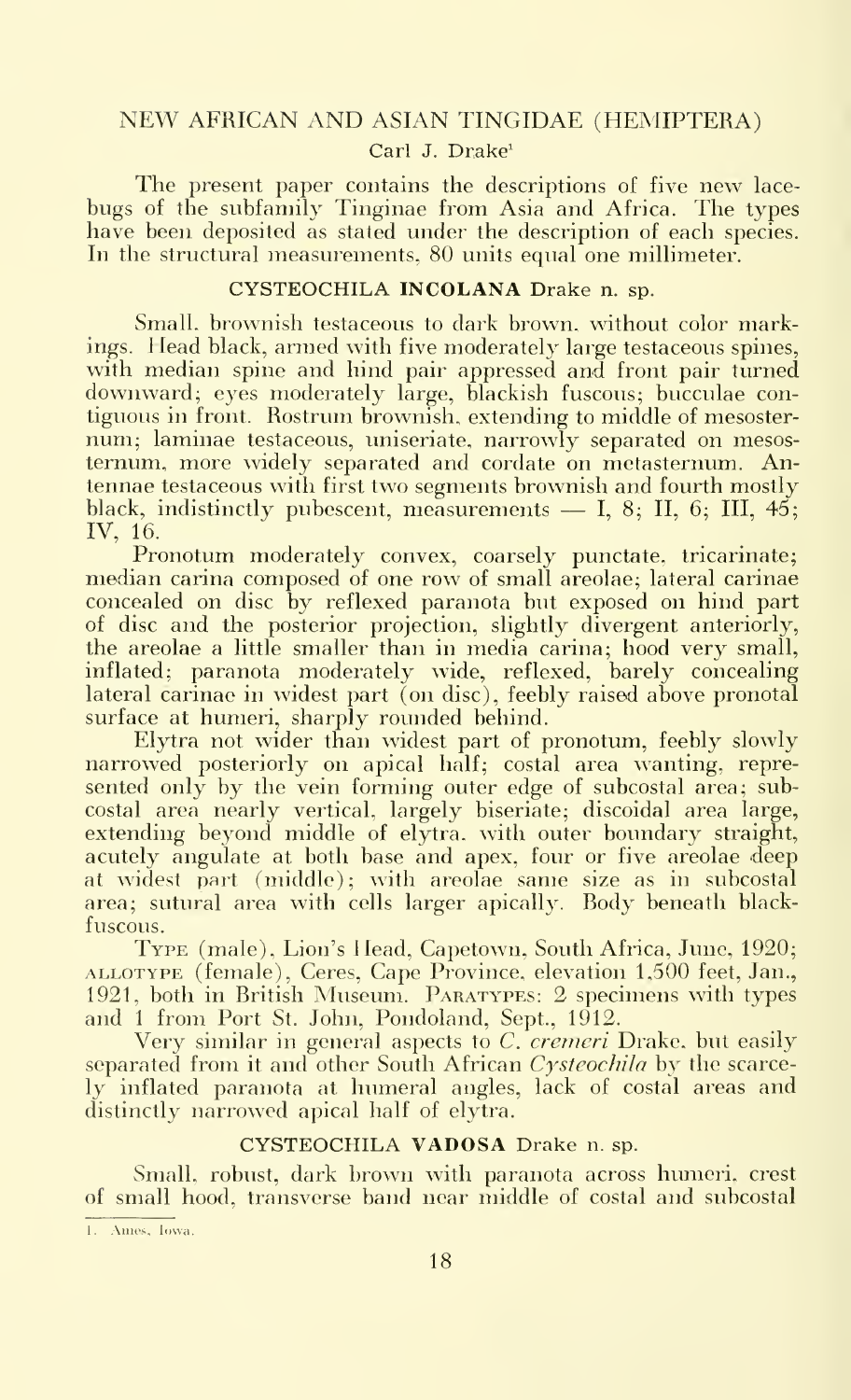areas and numerous veinlets in discoidal and sutural areas blackish. Head dark fuscous, the spines represented by small tubercles; eyes moderately large, blackish fuscous; bucculae closed in front. Antennae dark brown with last segment black, indistinctly pubescent, measurements — I, 8: II, 8; III, 68; IV, 20. Rostrum brownish, ex tending to end of sulcus; laminae thick, areolate, open behind.

Pronotum wide, strongly convex, coarsely punctate, strongly narrowed anteriorly, largely concealed from dorsal aspects by re flexed paranota; hood very small, almost circular in outline, placed just back of front row of cells of collar; median carina distinctly raised but without areolae; lateral carinae covered on disc by reflexed paranota but visible on posterior process, there convergent anteriorly; paranota very large, reflexed, somewhat like an inverted bowl in shape, with outer margin resting on pronotal surface and in contact with median carina, the discal part of bowl elevated a little above pronotal surface. Orifice Present. Legs rather short, dark brown, sparsely beset with setalike, golden pubescence. Body beneath dark, brown, with mesosternum blackish, sparsely provided with short, somewhat golden pubescence.

Elytra equal in width (widest part just behind posterior apex of pronotum) to pronotum across humeri, with sutural areas over lapping and apices jointly rounded; costal area uniseriate, the areolae moderately large, subquadrate, clear or whitish; subcostal area bi seriate, the areolae smaller than in costal area; discoidal area large, reaching beyond middle of elytra, with outer boundary a little con vex within, acutely angulate at base and at apex, widest at middle, there six areolae deep.

Length, 2.75 mm.; width, 1:15 mm.

Type (male), Umkomaas, Natal, South Africa, Feb. 16, 1953, A. L. Capener, in Drake Collection.

Separated from its South African congeners by the broader form and darker color; the paranota distinctly elevated across humeral angles.

#### CYSTEOCHILA MALAYANA Drake n. sp.

Moderately large, parallel-sided, tastaceous, with fuscous markings as stated in structures. Head very short, reddish to blackish fuscous; eyes large, dark fuscous; bucculae broad, brownish testa ceous, with ends convergent in front. Rostrum testaceous, extending to middle of metasternum; laminae testaceous, uniseriate, not widely separated, meeting behind. Antennae testaceous with terminal separated, meeting behind. Antennae testaceous with terminal<br>segment blackish, indistinctly pubescent, measurements — I, 12; II, 10; III, 108; IV, 34.

Pronotum moderately convex coarsely punctate, fuscous to dark fuscous, with collar, hood, anterior part of paranota and posterior pronotal projection testaceous; hood very small, a little longer than high; median carina uniseriate, slightly more elevated anteriorly, the areolae small; lateral carinae not quite as high as median, the areolae scarcely visible; paranota moderately wide, completely re-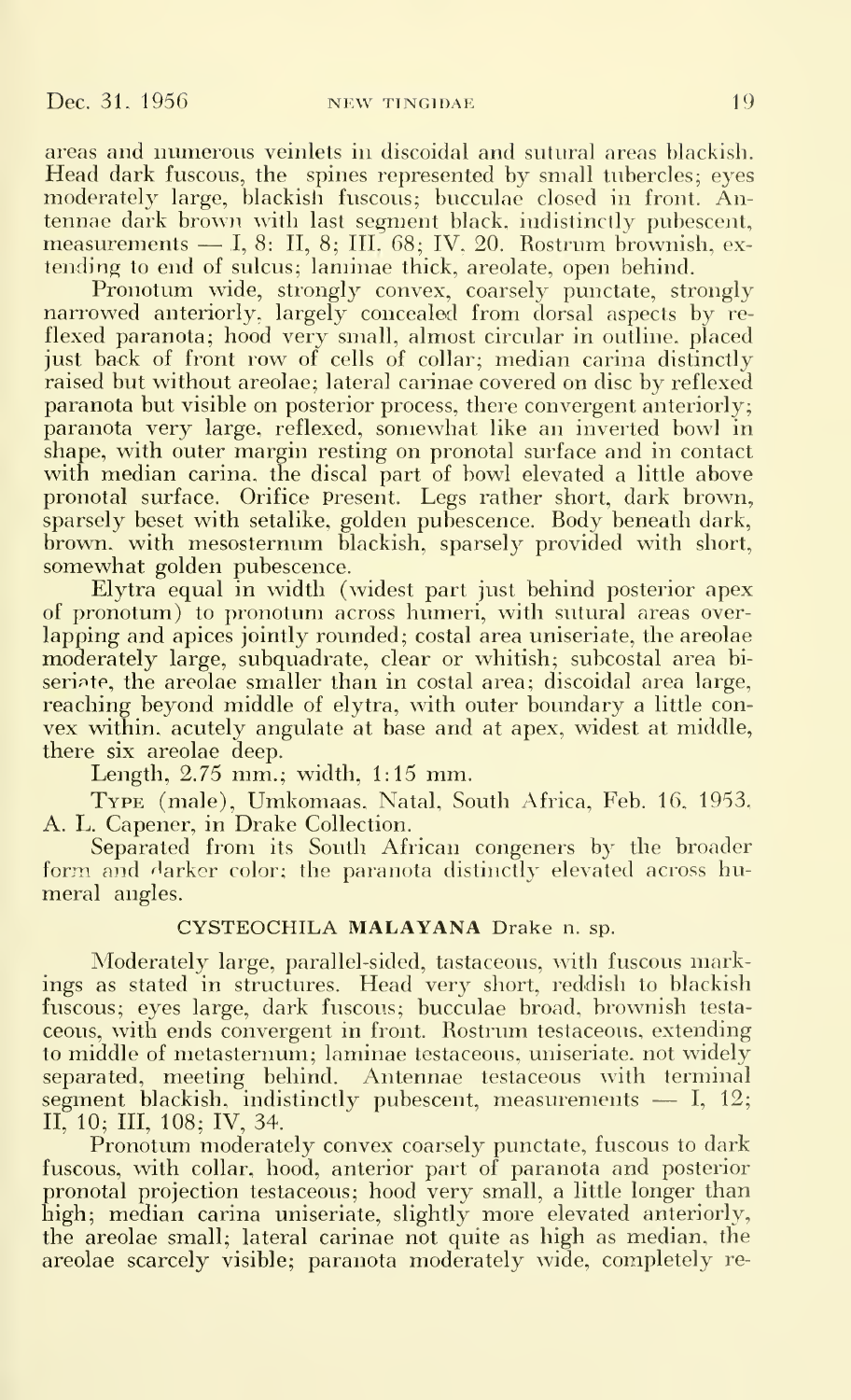flexed, resting flatly on pronotal surface, with outer margin not attaining median carina and distinctly concave in front of pronotal disc. Legs testaceous, indistinctly pubescent.

Elytra testaceous, with a narrow median band (veinlets only) and a subapical band fuscous or dark fuscous (apical band with a large triangular projection extending anteriorly into sutural area); costal area uniseriate, the areolae small and hyaline; subcostal area wider, biseriate; discoidal area extending beyond middle of elytra, acutely angulate at both base and apex, the areolae moderately large and four deep at middle. Body beneath brownish.

Length, 3.50 mm.; width, J.10 mm.

TYPE (male) and ALLOTYPE (female), Selangor, Malaya (Ulu Klang Jungle), March 22, 1827, in British Museum. PARATYPES, 2 specimens same date as type.

Distinguished at once from other Oriental members of the genus by the concave outer margin of the paranota in front of the center of pronotal disc.

#### TINGIS BENGALANA Drake n. sp.

Head blackish ferrugineous, armed with five whitish spines, the hind longest and appressed, the other three turned downward; eves quite large, black; pubescence whitish, a little frosted; bucculae brownish with inferior margin testaceous, convergent in front. Antennae moderately stout, brownish ferrugineous, provided with short golden pubescence, measurements  $\frac{1}{\sqrt{1}}$ , 18; II, 15; III, 100; IV, 35. Rostrum dark fuscous, nearly reaching to end of channel; laminae testaceous, coated with whitish exudate.

Pronotum very wide, moderately convex, coarsely punctate, tri carinate, clothed with very fine, recumbent, yellowish pubescence, also lightly coated with a whitish exudate; hood moderately large, inflated, testaceous, pyriform, projected posteriorly, terminating posteriorlv a little in front of center of disc, not elevated and truncate in front, not as high as long, the width and height subequal; carinae elevated, uniseriate, the median a little more elevated than lateral; lateral carinae parallel, terminating anteriorly a short dis tance behind hood; paranota testaceous, long, rather narrow, turned upright, uniseriate. Ostiolar canal upright. Legs brownish ferrugineous.

Elytra pale testaceous, with premedian band in costal area, numerous veinlets in subcostal and discoidal areas and most of veinlets in sutural area dark fuscous; entire surface very lightly coated with whitish exudate; costal area moderately wide, mostly biseriate, irregularly triseriate in a few places, the areolae (save in band) clear; subcostal area mostly biseriate. triseriate opposite apex of discoidal area, extending a little beyond middle of elvtra, acutely angulate at base and at apex, five areolae deep a little behind middle. Body beneath dark ferrugineous. Legs rather slender, dark ferrugineous, shortly pubescent, lightly coated with whitish exudate.

Length, 3.95 mm., width, 2.10 mm.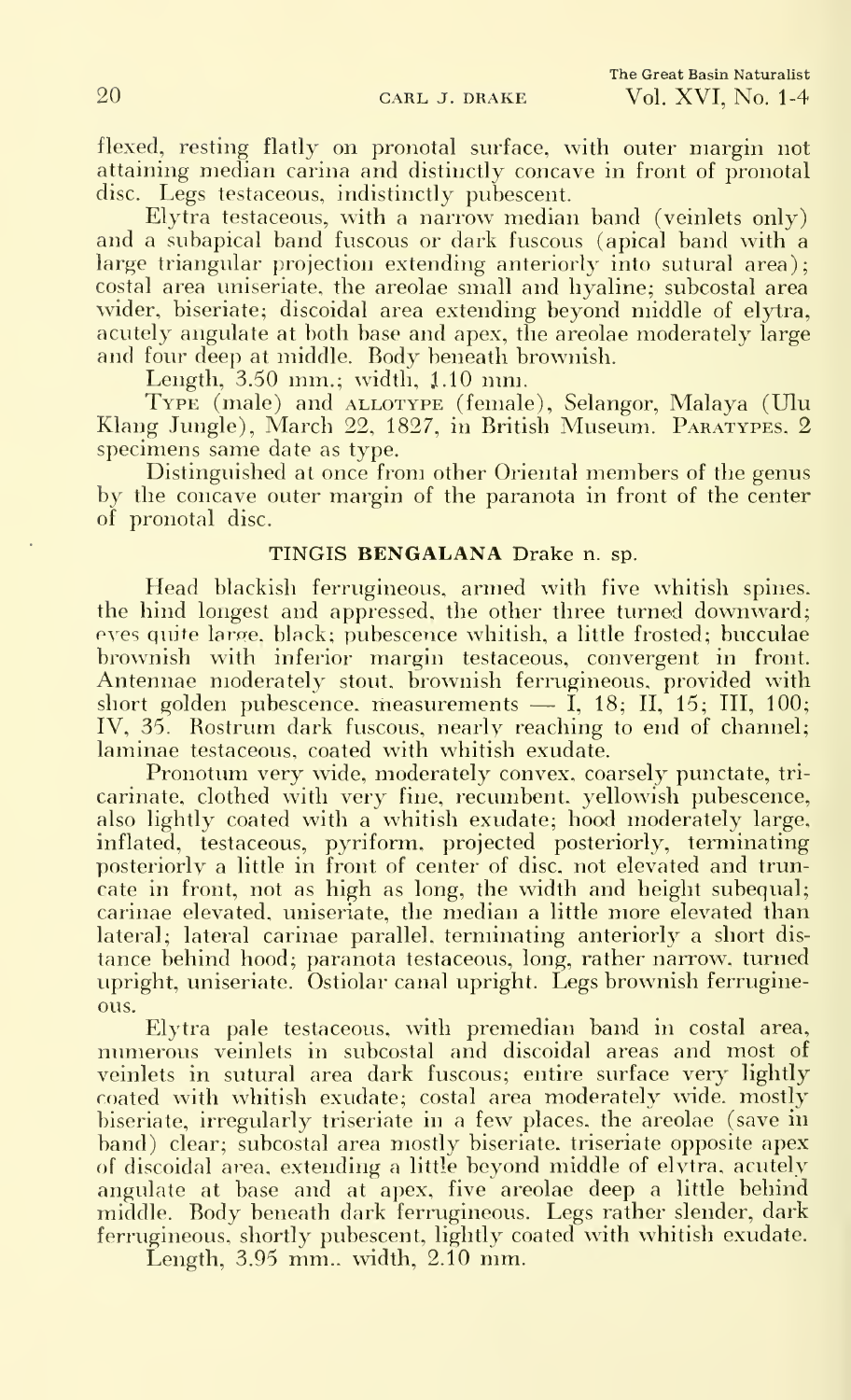Type (male), Tipahar, Rajmahal, Bengal, India, July 7, 1909, Annandale, British Museum. Paratypes: <sup>1</sup> example (broken), same data as type.

Separated from other members of genus Tingis (subg. Tingis) bv color, position and shape of hood, broader form, and erect and narrow poranota.

#### DICTYOTINGIS MONTICULA Drake n. sp.

Head grayish testaceous, long, broad, with apex attaining apices of second antennal segments, considerably produced in front of eyes and in front of base of antennae, armed with five spines; median spine (situated between eyes) and frontal pair (slightly behind bases of antennae) short, pale, tubercle-like and erect; posterior pair (behind eyes), slender, appressed, pale, scarcely attaining front margins of eyes; eyes rather small, black, widely separated; bucculae very long, parallel, narrow, mostly uniseriate. biseriate behind, with apices not quite attaining apex of head. Rostrum extremely long, brownish testaceous with darkened tip, almost reaching to penultimate segment of venter; laminae rather low, whitish, areolate, entirely open behind. Antennae grayish stramineous, with segment largely blackish fuscous, sparsely indistinctly pubescent, first seg ment not strongly swollen, measurements — I, 16; II, 10; III, 112; IV, 40.

Pronotum wide, moderately convex, coarsely punctate, dark brown with veinlets of paranota partly stramineous or testaceous and areolae clouded with dark fuscous, almost entirely concealed from dorsal aspect by reflexed, thimble-like paranota (collar, small hood, median carina and narrow strip on each side of it, and posterior projection are visible from dorsal view) ; median carina raised, thick, uniseriate; lateral carinae exposed on posterior process, there low and nearly parallel; paranota very large, thimble-shaped, inflated, with circular margins resting on pronotal surface near median carina, slightly tilted outward, longer than high (82:64), not quite as wide as long, with lower row of cells within subquadrate and arranged in regular row, other cells nearly equal in size but five- or six-sided.

Elytra slowly rounded widened at base, widest a little in front of middle, there wider than pronotum across paranota, roundly narrowed posteriorly, slightly constricted on sides opposite apex of discoidal area, with apices jointly rounded; costal area moderately wide, mostly triseriate, biseriate at base and in apical part, the areolae whitish or clear and not regularly arranged in rows; dis coidal with outer boundary vein straight and running slightly obliquely inward to middle, then deeply concavely extended into subcostal area to apex, with an adventitious vein running obliquely across area near middle, five or six cells deep in widest part; sutural area large, with areolae brownish. Wings smoky, nearly as long as elytra.

Length, 5.00 mm., width, 2.40 mm